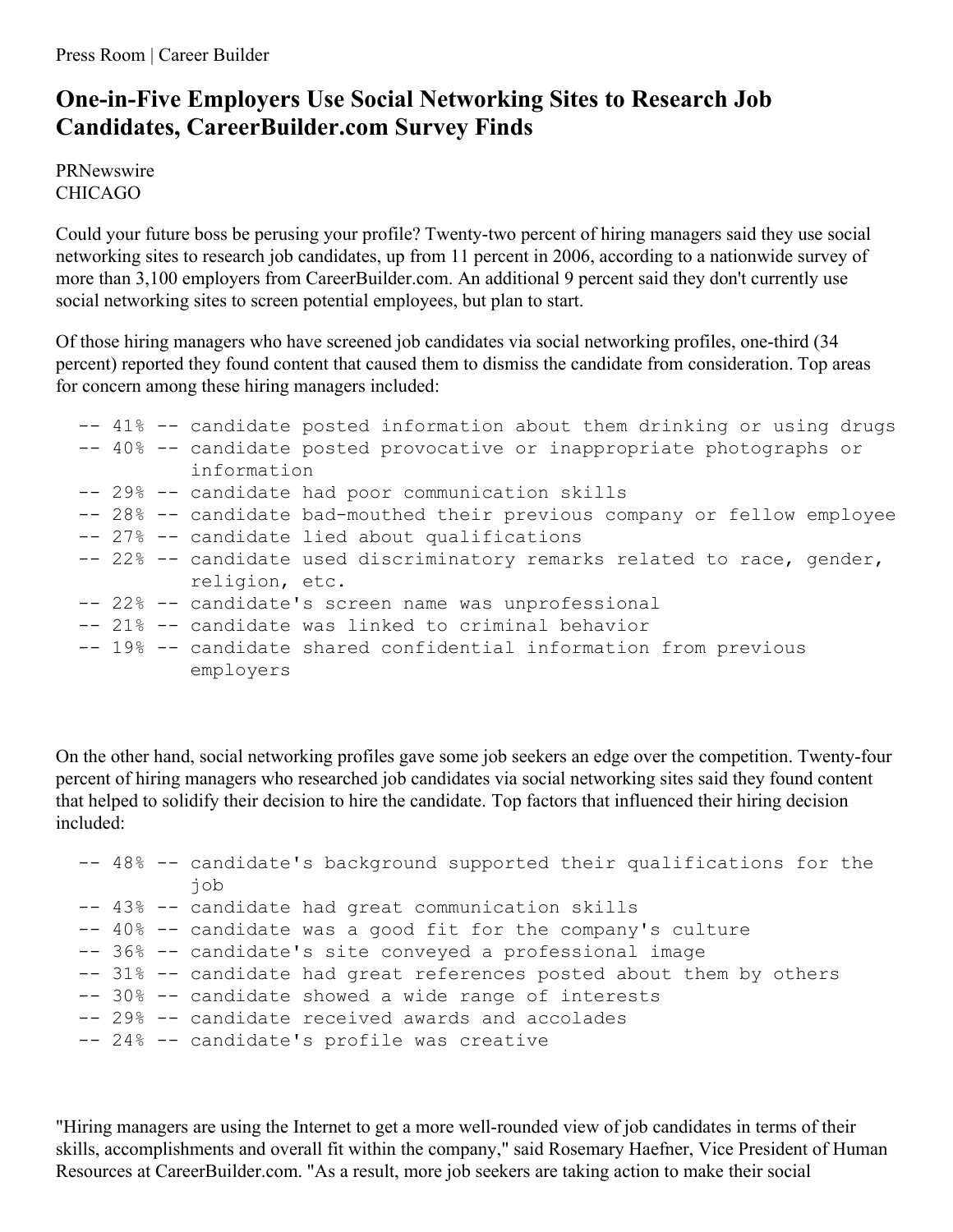networking profiles employer-friendly. Sixteen percent of workers who have social networking pages said they modified the content on their profile to convey a more professional image to potential employers."

Haefner recommends the following tips to keep your online persona in a favorable light:

- 1) Clean up digital dirt. Make sure to remove pictures, content and links that can send the wrong message to a potential employer before you start your job search.
- 2) Update your profile regularly. Make sure to include specific accomplishments, inside and outside of work.
- 3) Monitor comments. Since you can't control what other people say on your site, you may want to use the "block comments" feature.
- 4) Join groups selectively. While joining a group with a fun or silly name may seem harmless, "Party Monsters R Us" may not give the best impression to a hiring manager. Also be selective about who you accept as "friends."
- 5) Go private. Consider setting your profile to "private," so only designated friends can view it.

## Survey Methodology

The survey was conducted online within the U.S. by Harris Interactive on behalf of CareerBuilder.com among 3,169 hiring managers and human resource professionals (employed full-time; not self-employed; with at least significant involvement in hiring decisions) and 8,785 employees (employed full-time; not self-employed) ages 18 and over between May 22 and June 13, 2008, respectively. Percentages for some questions are based on a subset of U.S. employers and employees, based on their responses to certain questions. With a pure probability sample of 3,169 and 8,785, one could say with a 95 percent probability that the overall results have a sampling error of  $+/- 1.74$  percentage points and  $+/- 1.05$  percentage points respectively. Sampling error for data from sub-samples is higher and varies.

## About CareerBuilder.com

CareerBuilder.com is the nation's largest online job site with more than 23 million unique visitors and over 1.6 million jobs. Owned by Gannett Co., Inc. , Tribune Company, The McClatchy Company and Microsoft Corp. , the company offers a vast online and print network to help job seekers connect with employers. CareerBuilder.com powers the career centers for more than 1,600 partners, including 140 newspapers and leading portals such as AOL and MSN. More than 300,000 employers take advantage of CareerBuilder.com's easy job postings, 28 million-plus resumes, Diversity Channel and more. CareerBuilder.com and its subsidiaries operate in the U.S., Europe, Canada and Asia. For more information, visit <http://www.careerbuilder.com/>.

Media Contact: CareerBuilder.com Jennifer Grasz 773-527-1164 Jennifer.Grasz@careerbuilder.com

First Call Analyst: FCMN Contact:

SOURCE: CareerBuilder.com